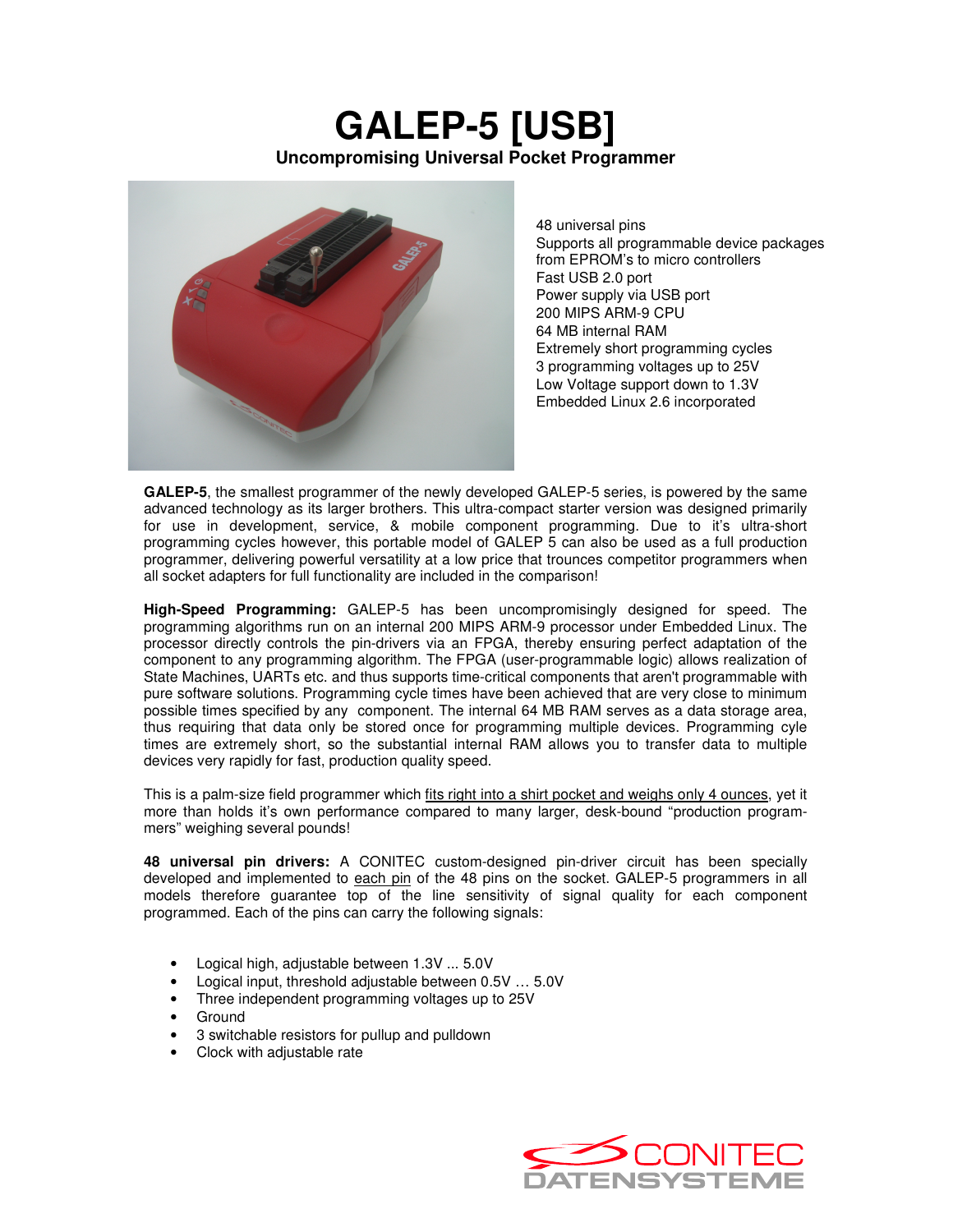**No power supply required:** GALEP-5 is powered through the USB bus and does not require any additional power supply. The USB current limit of 500mA is maintained. Some old NMOS components and some micro controllers consume more than 500 mA so to ensure full USB compatibility, Conitec recommends using the included power supply, or the specified rechargeable batteries (6 X AAA batteries) for such components.

**Programming voltages:** The switching regulators for programming voltages are controlled by D/A converters in 100 mV steps. Further D/A converters are used to control the logic levels (1.3V ... 5.0V) and the input threshold (0.5V … 5.0V). All of the voltages are permanently monitored by an independent co-processor.

**In System Programming (ISP):** The signals for in-system programming can be taken from a separately available ISP adapter or directly from the 48-pin ZIF socket. The help system provides information about the wiring of the target system for all supported components.

**JTAG Support:** Delete, program and verify components with JTAG interface (joint test action group, IEEE Std. 1149.1 ). The following formats are supported: SVF-Script in XSVF (Xilinx) format; JAM byte code player (ALTERA).

**Security**: Prior to each operation, GALEP-5 checks the power consumption, correct positioning, and the contacts of all pins of the selected component. This prevents accidental damage to the component or the device.

**Software:** GALEP-5D builds on the award winning concept of the GALEP-32 software. The program runs under Windows 95, 98, ME, NT4, 2000, XP and Vista. It features a comprehensive set of basic functions such as read, program, compare and delete, along with easy-to-use custom configuration options for any special functions required by the selected component. The editor allows a multitude of functions for editing component contents which can be saved and loaded in binary, intel-hex, motorola-s or jedec file format. Mass production capability is supported via statistics functions and serial number generation.

Conitec's Galep software updates are ongoing, and freely available to clients (free also to the general public). The software is continually updated to implement hundreds of new components as often as every 2 months, adding thousands of new devices to software yearly. Free updates are made available on our website as new device support is implemented. Each Galep programmer is therefore designed to not only resist obscolescence, but to double it's output over time.

**Adapters:** GALEP-5 programs all components in DIL sockets up to 48 Pins between 300 … 600 MIL (i.e. ca. 7,5 up to 16 mm) wide, without requiring additional adapters. Modern electronics products contain mostly SMD components. Universal SMD adapters are available for all components ranging up to 48 pins. Only one adapter per socket type is required – this is significant – as requirement for far fewer adapters assures greatly lower overall system cost!

Of course adapters for components with more than 48 pins are also available. Because the pin number of the programming device is smaller than the pin number of the components, such adapters are necessarily always specialized. Therefore if you need to program components with a high pin number frequently, the GALEP-5D model, (with up to 240 pins) may be a more effective solution.

We do note however that all existing GALEP-4 adapters can be used with GALEP-5, for full portability of your existing Conitec hardware!

**Adapters – (Cont.)** The significance of a 48 pin all-universal socket design is considerable, both for high-performance sensitivity to handle demanding high-end programming tasks, and also for unmatched price/performance when including the cost of adapters required. This is by far the largest measure of true Price / Performance on all programmers. Conitec's universal pin driver concept, which has been uncompromisingly implemented to ALL PINS on the socket, supports a huge number of components without requiring any other adapter within that pin package type. This ensures an overall low cost, yet very high quality programming system.